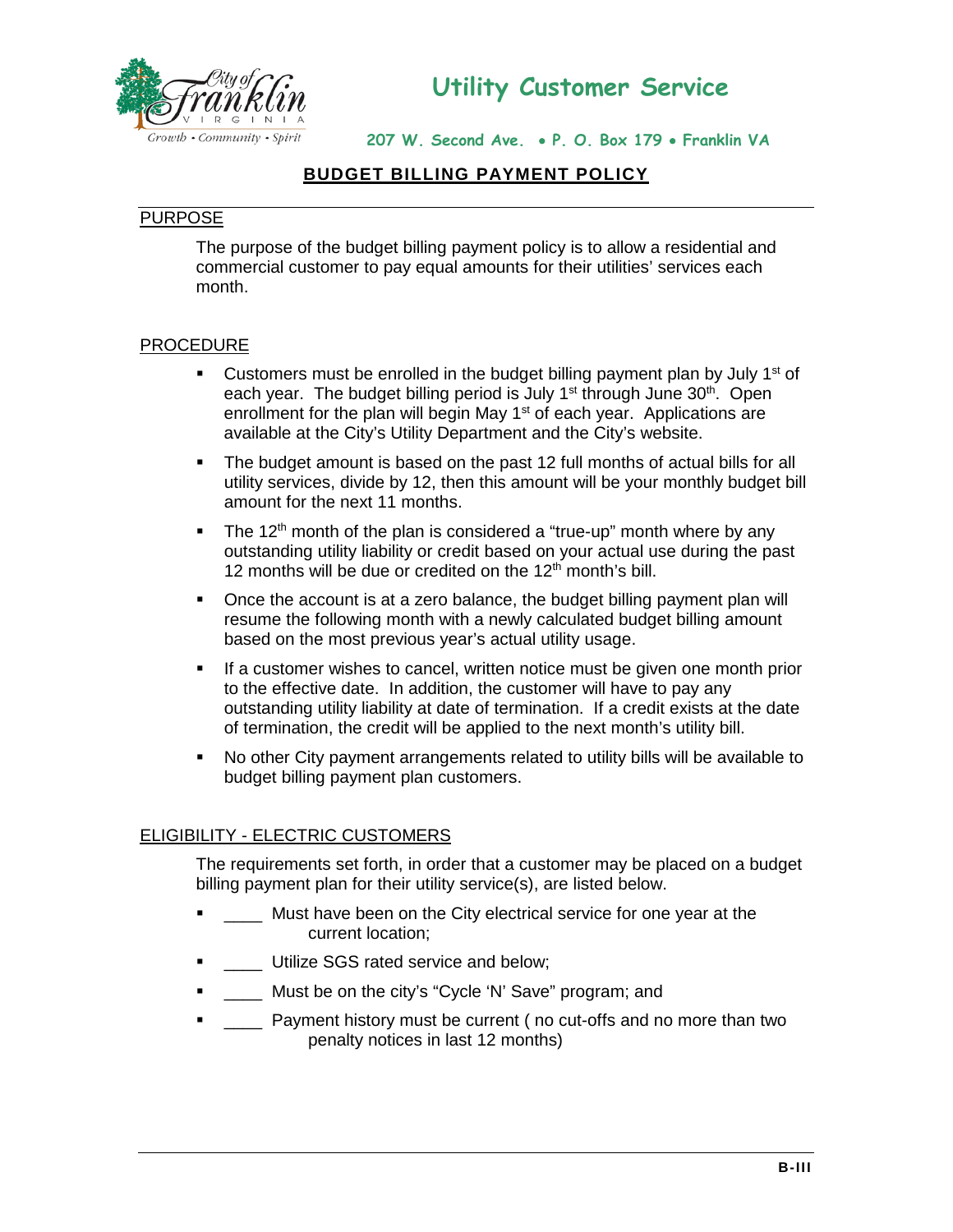### ELIGIBILITY – NON-ELECTRIC CUSTOMERS

The requirements set forth, in order that a customer may be placed on a budget billing payment plan for their utility service(s), are listed below.

- **TECT** Must have been on the applicable City service for one year at the current location; and
- **-** \_\_\_\_ Payment history must be current ( no cut-offs and no more than two penalty notices in last 12 months)

## **FOR CITY USE ONLY**

| Name:<br><u> 1980 - Andrea Andrews, amerikansk politik (d. 1980)</u>                                                                                                                                                                                                                                                                         |      |
|----------------------------------------------------------------------------------------------------------------------------------------------------------------------------------------------------------------------------------------------------------------------------------------------------------------------------------------------|------|
|                                                                                                                                                                                                                                                                                                                                              |      |
|                                                                                                                                                                                                                                                                                                                                              |      |
| 12 Month Average Billing ________                                                                                                                                                                                                                                                                                                            |      |
| <b>BUDGET BILLING PAYMENT AMOUNT</b><br>$\frac{1}{2}$                                                                                                                                                                                                                                                                                        |      |
| <b>BUDGET BILLING PAYMENT PLAN YEAR</b>                                                                                                                                                                                                                                                                                                      |      |
| THE ELIGIBILITY REQUIREMENTS HAVE BEEN MET Yes No                                                                                                                                                                                                                                                                                            |      |
| _________________________DATE                                                                                                                                                                                                                                                                                                                | NAME |
| $\cdots$ $\cdots$ $\cdots$ $\cdots$ $\cdots$ $\cdots$ $\cdots$ $\cdots$ $\cdots$ $\cdots$ $\cdots$ $\cdots$ $\cdots$ $\cdots$ $\cdots$ $\cdots$ $\cdots$ $\cdots$ $\cdots$ $\cdots$ $\cdots$ $\cdots$ $\cdots$ $\cdots$ $\cdots$ $\cdots$ $\cdots$ $\cdots$ $\cdots$ $\cdots$ $\cdots$ $\cdots$ $\cdots$ $\cdots$ $\cdots$ $\cdots$ $\cdots$ |      |

NOTES